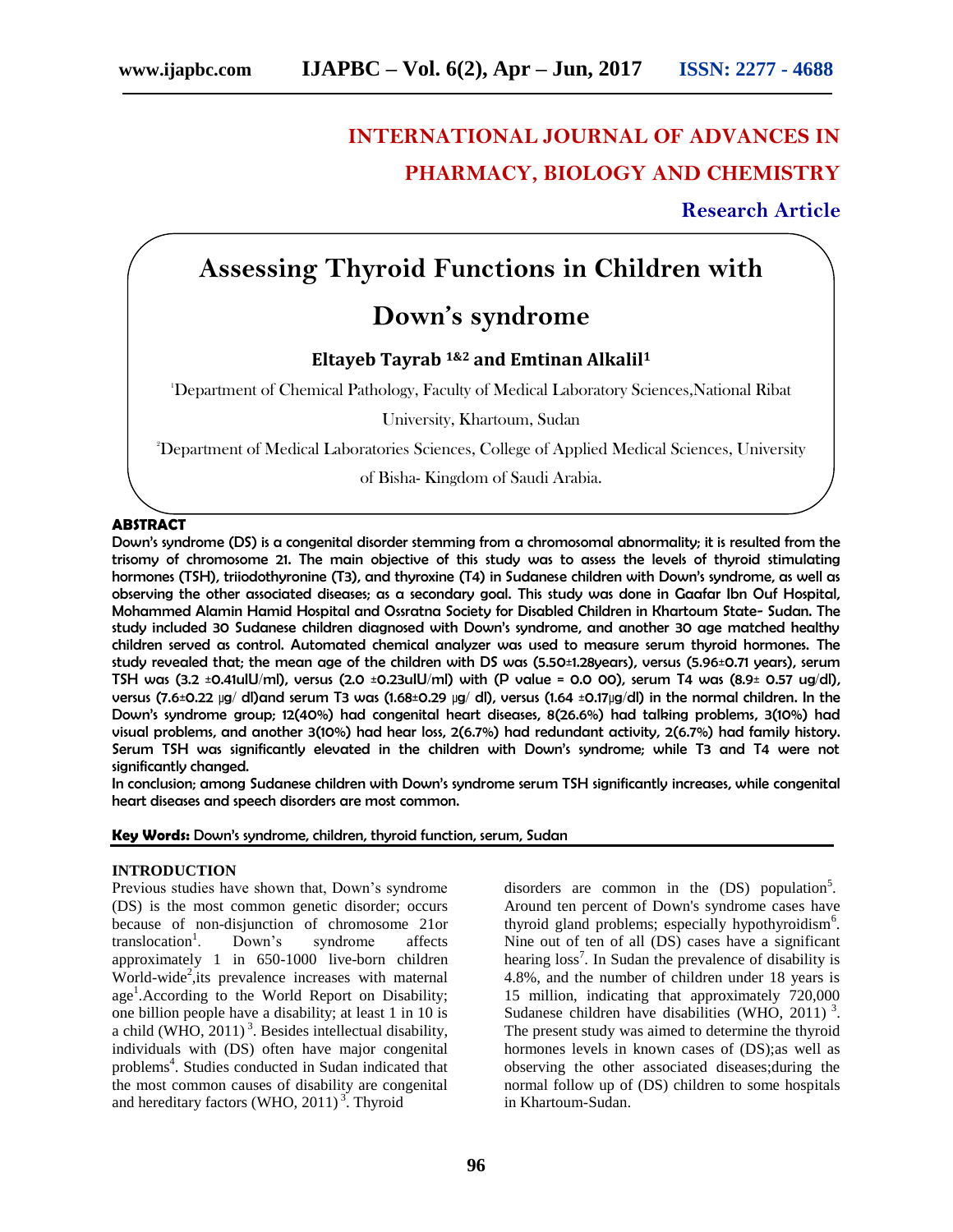#### **SUBJECTS AND METHODS**

This case control study was done in Gaafar Ibn Ouf Hospital, Mohammed Alamin Hamid Hospital and Ossratna Society for Disabled Children in Khartoum State- Sudan. The study included 30 Sudanese children with Down's syndrome (diagnosed with karyotyping) and another 30 age matched healthy children served as control. Ethical approval for the study was obtained from ethical committee of Federal Ministry of Health and National Ribat University. Informed written consents were taken from the parents of the children during their visits to the above centers. Blood samples were collected in sterile condition by an expert person. Five milliliters of venous blood were collected from each subjects in plain (no additive) blood containers. Serum was separated using electric centrifuge at 3000 RPM for five minutes. Automated chemical analyzer (TOSOH AIA 360) was used to measure serum thyroid hormones including TSH, T3 and T4. Control sera used was from Biosystem (Spain). The medical information for any children was taken by a medical doctor from their medical records. The study was conducted between the period from Janruary2014 and June 2014.

Data was analyzed using Statistical Package for Social Science (IBM- SPSS) version 20. *P*. value <0.05 was considered significant.

#### **RESULTS**

Comparing the results obtained from the children with DS with that obtained from the healthy control children using t-test. The mean serum thyroid stimulating hormone (TSH) was (3.2±0.41 uIU/ml) in DS patients, versus  $(2.01 \pm 0.23 \text{ uIU/ml})$  in the control group; with  $(P \text{ value } = 0.0 \quad 00)$ . Triiodothyronine (T3) was  $(1.68 \pm 0.29 \text{ µg/dl})$  in DS children, versus  $(1.64 \pm 0.17 \text{ µg/dl})$  in the normal children; with no significant difference. Thyroxine (T4) was  $(8.90\pm0.57 \text{ µg/dl})$  in DS group, versus  $(7.62 \pm 0.22 \text{ µg/dl})$  in the control group; with no significant difference, Table (1).

The study also showed that 12(40%) of DS children were males versus; 15(50%) in control group, 18(60%) of DS patients were females versus; 15(50%) in normal children. The mean age of the children with DS was  $(5.50 \pm 1.28 \text{ years})$ , while in control group was  $(5.96\pm0.71$  years). In the DS group; 12(40%) had congenital heart diseases, 8(26.6%) had talking problems, 3(10%) had visual problems, and another 3(10%) had hear loss, 2(6.7%) had redundant activity and another 2(6.7%) had recurrent pneumonia. History of family Down's syndrome was found in 2(6.7%).

| Items              | Down syndrome group<br>$(N=30)$<br>$(\text{mean} \pm \text{std})$ | Control group<br>$(N=30)$<br>$mean \pm std)$ | P. value |
|--------------------|-------------------------------------------------------------------|----------------------------------------------|----------|
| Age (years)        | $5.50 \pm 1.28$                                                   | $5.96 \pm 0.71$                              |          |
| $TSH$ ( $uIU/ml$ ) | $3.2 \pm 0.41$                                                    | $2.01 \pm 0.23$                              | 0.000    |
| $T3 \, (\mu g/dl)$ | $1.68 \pm 0.29$                                                   | $1.64 \pm 0.17$                              | 0.502    |
| T4 $(\mu g/dl)$    | $8.90 \pm 0.57$<br>and some of the                                | $7.62 \pm 0.22$                              | 0.520    |

**Table 1 T- test for comparison of different parameters between the children with Down's syndrome and their control.**

\*Data was presented as (mean  $\pm$  SD).

 $*N$  = number of cases

*P*. value  $\leq$  0.05 significant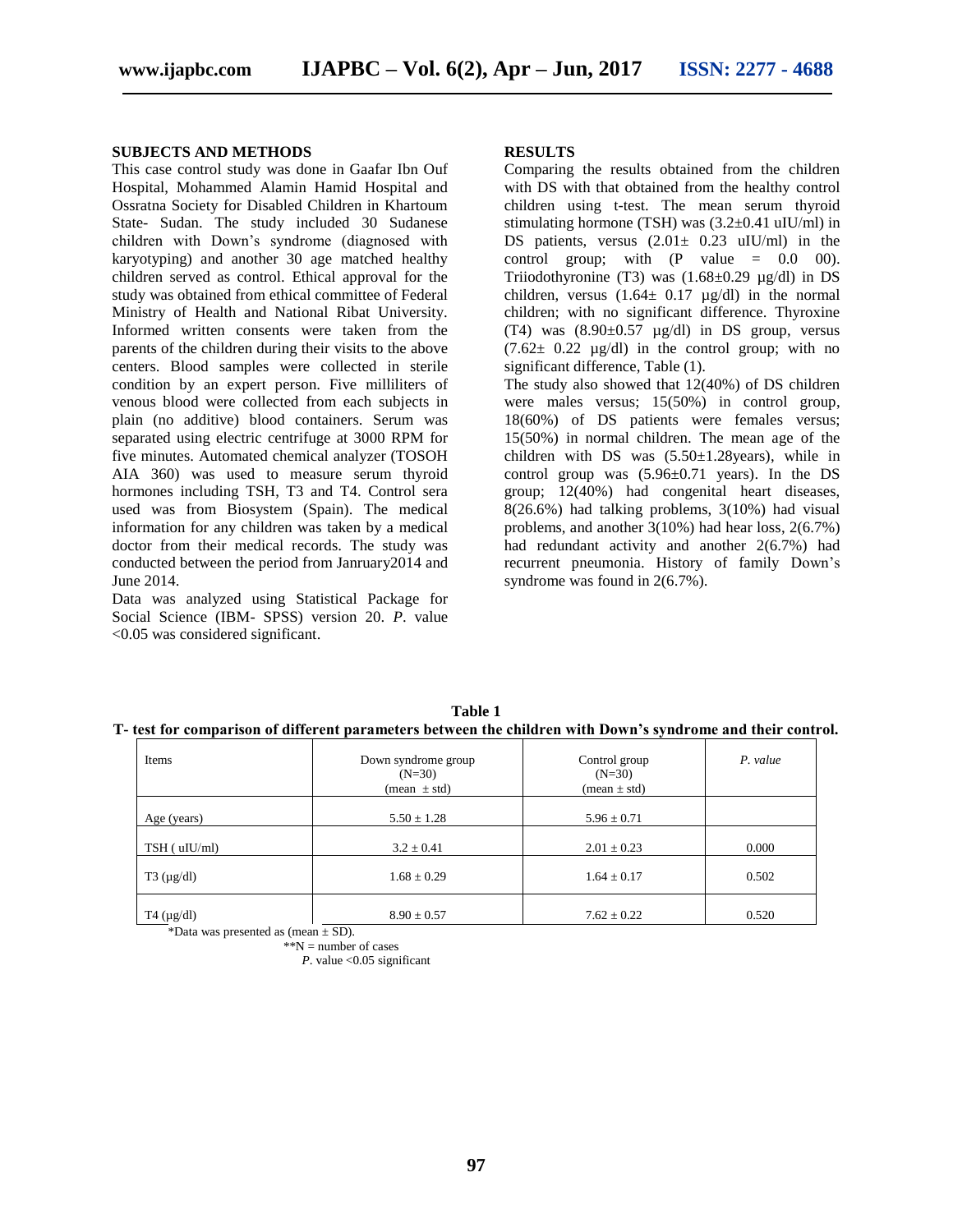#### **DISCUSSION**

Thyroid disease in the Down's syndrome population continues to be the focus of ongoing interest. Thyroid hormones are very important for normal growth and development of infants and children; including the brain and skeleton. As serum thyroid stimulating hormone (TSH) is an initial thyroid function test as reported by Nasreen *et al*  $(2015)^8$ ; in this study TSH in Sudanese children with Down's syndrome is significantly higher, similar result was reported by Sarici *et al*  $(2012)^{9}$  and Purdy et al  $(2014)^{10}$ ; while this finding disagrees with that found by Hestnes *et al*  $(1991)^{11}$ . This may be due to hypothyroidism owing to autoimmune antibodies or other causes as reported by Rubello el al  $(1995)^{12}$  and Purdy et al  $(2014)^{10}$ . However; no significance change observed in the levels of both T3 and T4, in the present study, which are similar to that stated by Hestnes *et al*  $(1991)^{11}$ . Down's syndrome as genetic disease is accompanied with many others diseases, which affects the life expectancy of this group of people; especially children. In this study 40% of the Sudanese children with DS have an associated congenital heart disease; this finding is similar to that reported in Libya by [Elmagrpy](http://www.ncbi.nlm.nih.gov/pubmed/?term=Elmagrpy%20Z%5Bauth%5D)  $et al(2011)<sup>13</sup>$ ; so it is important to establish the cardiac status of all babies with the syndrome in the first few weeks of their life. Hearing loss is one of the symptoms associated with DS; which may be up to ninety percent as reported by Mazzoni *et*   $a\overline{l}$ (1994)<sup>7</sup>; but here we found only 10% of the study population with hearing problems. As the age of these children with DS increase they may develop some diseases that appear in late ages like Alzheimer's disease which occurs in high prevalence in the people with Down's syndrome as written by Visser  $et$  al  $(1997)^{14}$ . It is well known that hypothyroidism may cause mental retardation; nowadays a new hope seemed to realize for Down's syndrome people by increasing their cognition function as reported by Michael $(2015)^{15}$ .

#### **CONCLUSION**

In Sudanese children with Down's syndrome, serum TSH significantly elevates; while triiodothyronine and thyroxine do not change significantly. Congenital heart disease and speech disorders are most common in Sudanese children with Down's syndrome.

Thyroid function for the children with Down syndrome should be done regularly under supervision of specialists.

#### **ACKNOWLEDGMENTS**

The authors would like to thank the staff of Gaafar Ibn Ouf Hospital, Mohammed Alamin Hamid Hospital and Ossratna Society for Disabled Children in Khartoum State- Sudan; for their great support and help.

No financial support was received from any agent or company.

#### **REFERENCES**

- 1. Lisa R. Stanton, Rikus H. Coetzee. Down's syndrome and dementia. Adv Psychiatr Treat,2003; 10(1): 50-58.
- 2. Hook EG. Epidemiology of Down syndrome. In S. M. Pueschel, & J. E. Rynders (Eds.), Down syndrome: Advances in biomedicine and the behavioral sciences Cambridge: Ware Press,1982: 11– 88.
- 3. WHO (World Health Organization).World report on disability, (2011); 1-53.
- 4. Ellaithi M, Nilsson T, Elagib AA, Fadl-Elmula I, Gisselsson D. A first cytogenetic study of Down syndrome in Sudan. J Dev Disabil, 2008; 14(2): 54-60.
- 5. Prasher VP. Down syndrome and thyroid disorders: A Review. Downs Syndr Res Prac, 1999; 6(1): 25-42.
- 6. Mary C. Thyroid dysfunction in Down syndrome: A review. Downs Syndr Res Prac, 1994; 2(3):112-115.
- 7. Mazzoni DS, Ackley RS, & Nash DJ. Abnormal pinna type and hearing loss correlations in Down's syndrome. J Intellect Disabil Res, 1994; 38: 549-560.
- 8. Nasreen A, Elsadig A,Tayrab E. Thyroid function in women with mid and late pregnancy. IJAPBC, 2015;4(1): 233-237.
- 9. Sarici D, Mustafa AA, Selim K, Tamer G, Mehmet AO, Mustfa A. Thyroid functions of neonates with Down syndrome. Ital J of Pediatr, 2012: 38-44.
- 10. Purdy IB, Singh N, Brown WL, Vangala S, Devaskar UP. Revisiting early hypothyroidism screening in infants with Down syndrome, J Perinatol, 2014; 34(12): 936–940.
- 11. Rubello D, Pozzan GB, Casara D, Girelli ME, Boccato S, Rigon F, Baccichetti C, Piccolo M, Betterie C, Busnardo B. Natural course of subclinical hypothyroidism in Down's syndrome: Prospective study results and therapeutic considerations. J Endocrinol Invest, 1995; 18(1): 35-40.
- 12. [Hestnes A,](http://www.ncbi.nlm.nih.gov/pubmed?term=Hestnes%20A%5BAuthor%5D&cauthor=true&cauthor_uid=1833549) [Stovner](http://www.ncbi.nlm.nih.gov/pubmed?term=Stovner%20LJ%5BAuthor%5D&cauthor=true&cauthor_uid=1833549) LJ, [Husøy O,](http://www.ncbi.nlm.nih.gov/pubmed?term=Hus%C3%B8y%20O%5BAuthor%5D&cauthor=true&cauthor_uid=1833549) [Følling I,](http://www.ncbi.nlm.nih.gov/pubmed?term=F%C3%B8lling%20I%5BAuthor%5D&cauthor=true&cauthor_uid=1833549) [Fougner KJ,](http://www.ncbi.nlm.nih.gov/pubmed?term=Fougner%20KJ%5BAuthor%5D&cauthor=true&cauthor_uid=1833549) [Sjaastad O.](http://www.ncbi.nlm.nih.gov/pubmed?term=Sjaastad%20O%5BAuthor%5D&cauthor=true&cauthor_uid=1833549)Hormonal and biochemical disturbances in Down's syndrome. [J Ment Defic Res.](http://www.ncbi.nlm.nih.gov/pubmed/1833549) 1991; 35(3):179-93